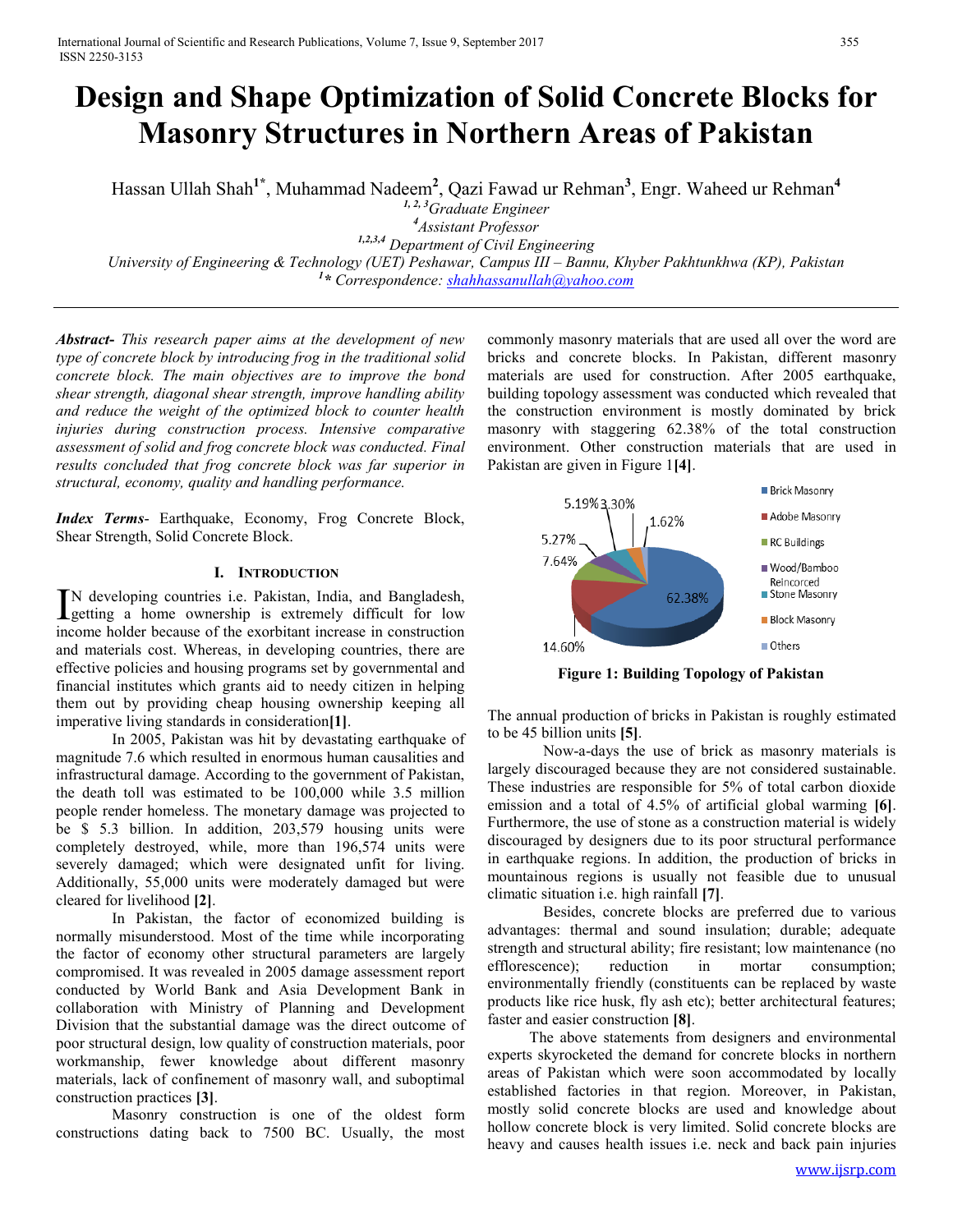during material handling process. In addition, solid concrete block masonry is weak in shear strength, hence, fails to cater the demand of lateral force (earthquake), and ultimately contributes in collapse of the structure. Additionally, solid concrete blocks are costly when compared with other masonry construction materials i.e. stone and brick masonry. Therefore, this research addresses the aforementioned issues by optimizing the shape of solid concrete block by introducing frog in traditionally available concrete block and then comparing it with latter. It is pertinent to mention that no research work has been done in Pakistan on the shape optimization of solid concrete blocks.

## **II. OBJECTIVES OF THIS RESEARCH**

The main objectives of this research are;

- i. To introduce frog (depression) in traditional concrete block;
- ii. To compare basic properties of solid and frog concrete blocks;
- iii. To compare mechanical properties of solid and frog concrete blocks;
- iv. To improve shear strength of concrete masonry structure;
- v. To conduct economic analysis of concrete masonry structure with other masonry materials.

## **III. EXPERIMENTAL SETUP & TEST RESULTS**

### *Production of Solid and Frog Concrete Blocks:*

The concrete block dimensions which is commonly used in northern region is 12 in x 9 in x 5 in (length x width x height). The dimension of frog provided in solid concrete block is  $8$  in  $x$  5 in  $x$  1 in (length  $x$  width  $x$  depth). The details of the frog concrete block are given in Figure 2.



**Figure 2: X-Sectional Details of Frog Concrete Block**

Both type of concrete block were manufactured in 1:4:8 ratio (cement: fine aggregate: coarse aggregate), through semiautomatic molding machine as shown in Figure 3.



**Figure 3: Semi-Automatic Concrete Block Machine**



**Figure 4: Frog Concrete Block Specimen**

#### *Basic Properties of Solid and Frog Concrete Blocks:*

Basic unit tests i.e. unit weight, absorption test, compressive strength test, and modulus of rupture test were performed to analyze and compare the properties of solid and frog concrete blocks in compliance with ASTM C-140.

#### **Table 1: Unit Test Comparisons**

| <b>Test Name</b>             | <b>Solid Concrete</b><br><b>Block</b> | <b>Frog Concrete</b><br><b>Block</b> |
|------------------------------|---------------------------------------|--------------------------------------|
| Weight                       | 41.23 lb                              | 32.09 lb                             |
| Unit Weight                  | 132.82 lb/ $\text{ft}^3$              | 129.34 lb/ $\rm{ft}^3$               |
| <b>Absorption Test</b>       | 4.21 $%$                              | $4.54\%$                             |
| Compressive<br>Strength Test | 953.90 psi                            | 934.24 psi                           |
| Modulus of<br>Rupture Test   | 142.53 psi                            | 159.01psi                            |

The test arrangement for unit compressive strength test was in accordance with ASTM C-140 as shown in Figure 5.



**Figure 5: Unit Compressive Strength Test**

The modulus of rupture test was performed in compliance with ASTM C-67. The test arrangement is shown in figure 6.



**Figure 6: Modulus of Rupture Test**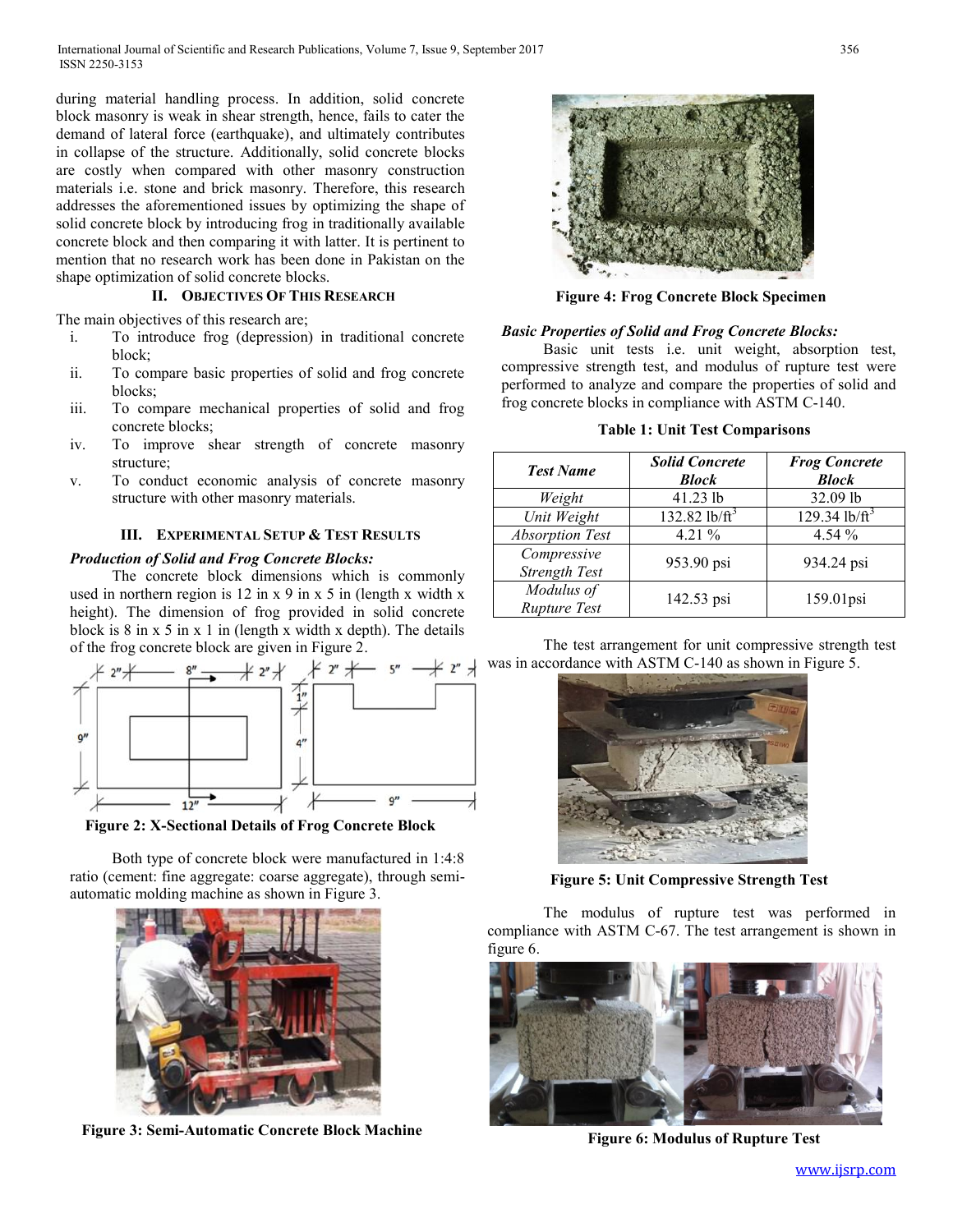## *Mechanical Properties of Solid and Frog Concrete Blocks:*

It is very essential that an engineer is well aware of basic mechanical properties not as an individual entity but also its behavior as an assemblage. Specially, in unreinforced masonry, assemblages tests play an imperative role in accurately assessing the structural performance of a masonry structure.

The mortar which was used for prisms construction had a ratio of 1:6 (cement: sand) with w/c of 0.85. The average 28 day strength was 1768.70 psi with COV of 5.71 %.

Compressive strength prisms were constructed as per guidelines set by ASTM C-1314. A total of three prisms were constructed in running bond with height to thickness ratio of 1.67. The prisms were cured for 28 days. Before testing, specimens were properly capped as per ASTM C-1552 specifications. The test arrangement for compression prism test is shown in figure 7. Results of the test are given in Table 2.



**Figure 7: Compression Prism Test**

Diagonal shear strength prism construction and test was performed as per ASTM E-519. The dimension of diagonal test prism was 25 in x 25 in x 9 in (length x height x thickness). A total of 3 prisms were constructed and were cured for 28 days before testing. The test arrangement for diagonal test prism is shown in Figure 8. The test results are given in Table 2.



**Figure 8: Diagonal Shear Strength Test**

The bond shear strength was performed according to BS EN 1052-3 standard. A total of 3 prisms in a triplet arrangement were constructed. The prism consists of three blocks arranged one over the other bonded with each other by mortar. The dimension of prism was 12 in x 9 in x 15 in (length x width x height). Prisms were cured for 28 days before testing. The test arrangement is shown in Figure 9. The test results are given in Table 2.



**Figure 9: Bond Shear Strength Test (Triplet Test)**

The detail test results of masonry assemblage are given in Table 2.

### **Table 2: Masonry Assemblage Test Comparison**

| <b>Test Name</b>                                     | <b>Solid Concrete</b><br><b>Block</b> | <b>Frog Concrete</b><br><b>Block</b> |
|------------------------------------------------------|---------------------------------------|--------------------------------------|
| <b>Compression Prism</b><br>Test                     | 865.98 psi                            | 848.23 psi                           |
| <b>Compression Test</b><br>(Masonry<br>Structure)    | 785.96 psi                            | 779.85 psi                           |
| Diagonal Shear<br>Strength Test                      | 447.61 psi                            | 512.33 psi                           |
| <b>Bond Shear</b><br>Strength Test<br>(Triplet Test) | 51.83 psi                             | 98.53 psi                            |

### **IV. ANALYSIS & DISCUSSION OF RESULTS**

The solid concrete block volume was reduced by 7.41% when frog was introduced; which contributed in 22.17 % weight reduction. In addition, the absorption rate and the unit weight of solid and frog concrete blocks were practically identical.

Regarding the unit compressive strength comparison, 2.06% drop was recorded in frog concrete block specimen due to reduction in the volume. Hence, it proved that reducing the quantity of specimen material will have negative implication on the compressive strength. Since, the compressive strength is already too great, the reduction will have no significant impact on the frog concrete block masonry. The COV of solid and frog concrete block specimens were recorded to be 13.98% and 11.28%.



**Figure 10: Unit Compressive Strength Test Comparison**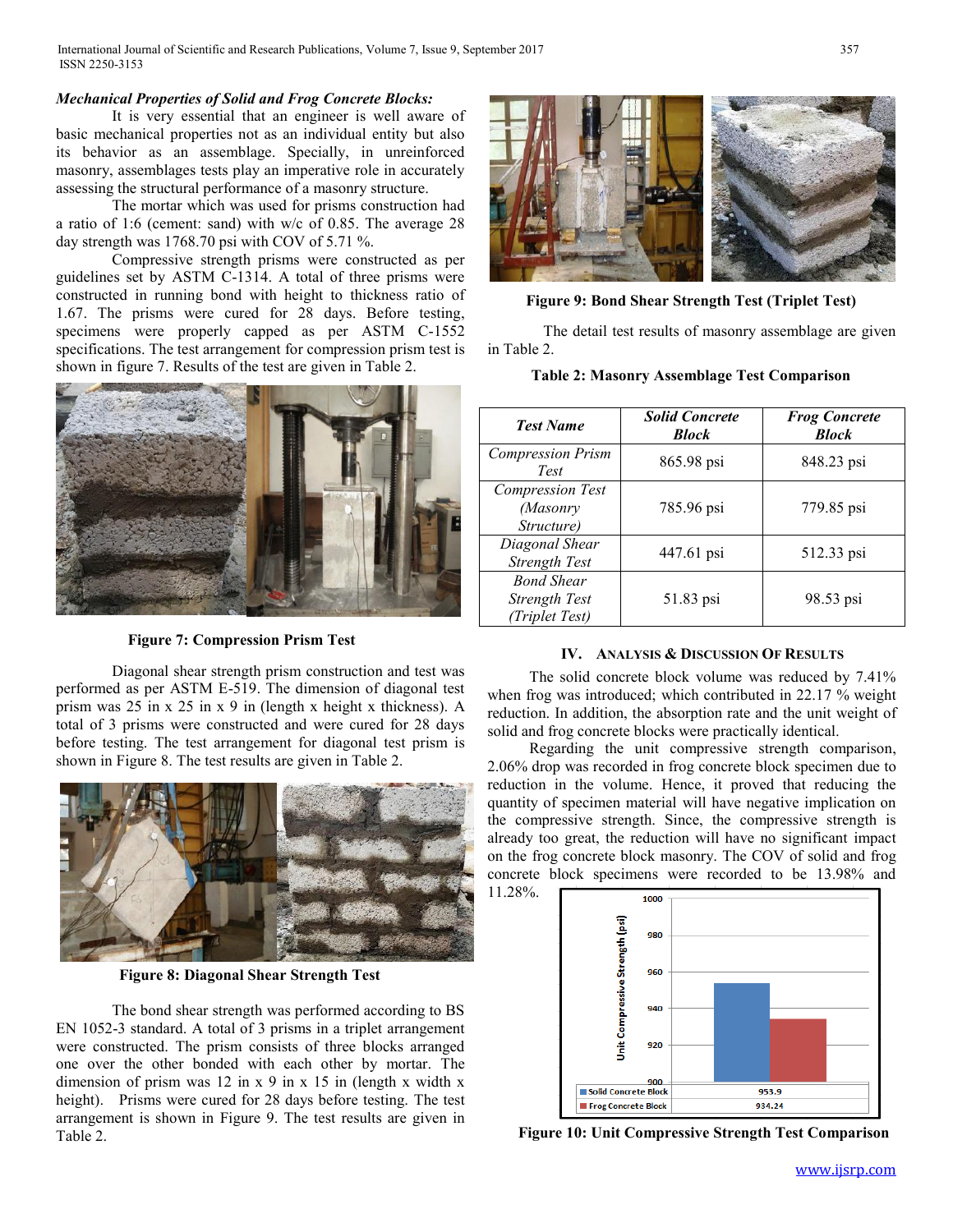Flexure capacity of solid and frog concrete block was evaluated and the result comparison is given in Figure 11. The flexure capacity of frog concrete block was improved by 11.57%. The COV of solid and frog concrete block specimens were recorded to be 7.78% and 3.33%.



**Figure 11: Modulus of Rupture Test Comparison**

The compression test values of prisms constructed from frog and solid concrete block were compared. It was found that the marginal plummet recorded in the unit compressive strength test of frog concrete block was compensated by excess mortar. Hence, the compressive strength of both type of prism specimens were nearly identical as shown in Figure 11. The compressive strength of masonry structured was computed by multiplying a correction factor based on height to thickness ratio as shown in Figure 12. According to this, the height to thickness ratio was 1.67 and the correction factor for the aforementioned ratio was 0.9076. Usually, it has been proved that if the height to thickness is kept in between 2 to 5, there will be rapid decline in the compressive strength of masonry prism **[9]**. Furthermore, the strength of mortar usually does not play a major role in improving the compressive strength of masonry structure as the difference is usually trivial **[10]**. The COV of prism constructed from solid and frog concrete blocks were recorded to be 7.98% and 9.24%.



**Figure 12: Compression Prism Test Comparison**



**Figure 13: Compression Masonry Comparison**

The failure mode of compression prisms were drawn and are given in Figure 14. Figure 14 (a) represent cone and shear type of failure, while Figure 14 (b) represent cone and split failure.



**Figure 14: Modes of Failures – Compression Test**

The test results of diagonal shear strength of masonry also known the principal tensile strength, of solid and frog concrete block were compared as shown in Figure 15. Prism constructed from frog concrete blocks improved the shear strength significantly by a total of 14.46%. Hence, providing frog in traditional concrete block will potentially improve the shear strength and will improve masonry structural performance in earthquake regions. The COV of prism constructed from solid and frog concrete blocks were recorded to be 5.49% and 4.01%.



**Figure 15: Diagonal Shear Strength Test Comparison**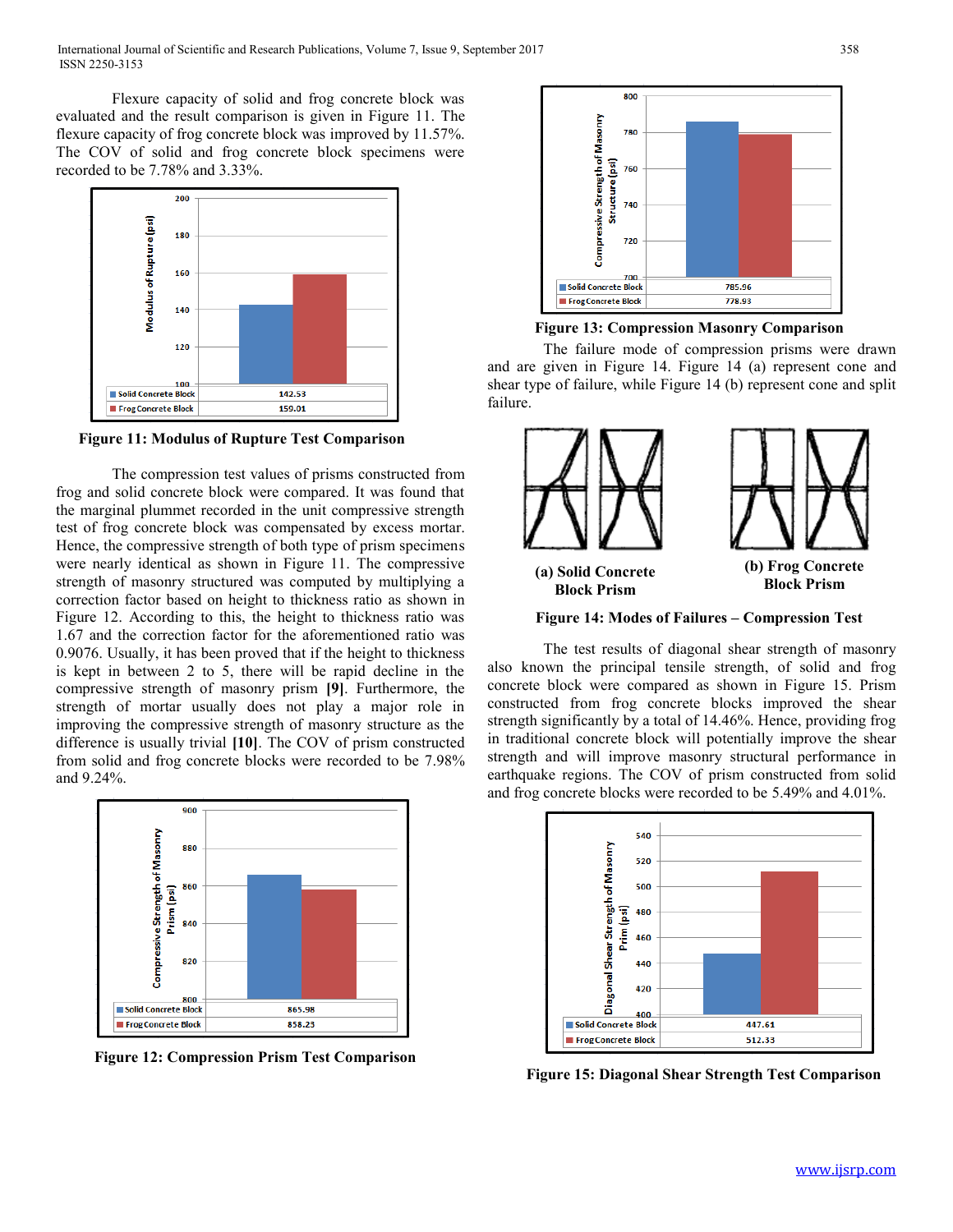For the in-plane shear strength, triplet test was performed on specimens constructed from solid and frog concrete blocks and then the results were compared as shown in Figure 16. Block assemblage constructed from frog concrete block amplified the in-plane shear strength by almost 90%. Furthermore, it was also proved that altering mortar ratio had noteworthy effect on the bond shear strength. So, providing frog in concrete block will enormously improve the capacity of masonry structure for catering the lateral force in earthquake region. The COV of prism constructed from solid and frog concrete blocks were recorded to be 6.98% and 7.33%.



**Figure 16: Bond Shear Strength Test Comparison**

The failure modes of solid and frog concrete block assemblage were also noted as given in Figure 14. In solid concrete block assemblage, shear failure in mortar was observed, due to weak bond shear strength (Figure 17 (a)). In frog concrete block assemblage, crushing and splitting failure was observed (Figure 17 (b)).



For economic comparison, a theoretical study of flood protection wall was conducted having length of 250 ft, and height of 5 ft. The thickness of flood protection wall was kept 9 in – a usual field practice widely adopted in Pakistan. The unit price of brick in Pakistan is Rs. 7/unit. The dimensions of brick which is used in Pakistan are 9 in  $x$  4.5 in  $x$  3 in (length x width x height). A total of 13,333 units were required to construct this flood protection wall with a cost of Rs. 93,333. The unit price of solid concrete block in northern area of Pakistan is Rs. 22/unit. A total of 3000 units were required to construct the flood protection wall with a total cost of Rs. 66,000. Lastly, since the dimension of solid and frog concrete block were same, same number of units were required for the construction of flood protection wall, while, the only major difference was the unit price. After duel consultation with number of factory owners, they decided to sell

the frog concrete block at Rs. 18/unit, if the product was commercialized. So, a total of 3000 units were required to construct the flood protection wall with a total cost of Rs. 54,000. Upon conclusion, it was proved that frog concrete block was 43% more cost-effective than brick masonry and 19% more efficient than solid concrete block masonry.

#### **V. CONCLUSION & RECOMMENDATION**

Based on intensive experimental work and meticulous investigation of masonry units and masonry assemblage's specimens of traditional concrete block and optimized concrete block, we have reached a conclusion that optimized version of concrete block, also known as frog concrete block, performed better in compressive strength, flexure strength and compression prism strength: the values of both type of specimen were nearly identical, hence, the difference can be ignored, as it had no potential impact on the structural performance. Additionally, the optimized concrete block specimens for diagonal shear strength and bond shear strength superseded in strength compared with its traditional counterpart, the solid concrete block. Lastly, the optimized concrete block was far more economical than solid concrete block and brick that are locally available in an exorbitant amount.

In order to analyze more closely its behavior in earthquake regions, it is recommended to perform full fledge 'Shake Table Test' to understand it structural performance and different modes of failure and to provide effective countermeasures to improve its performance.

In addition, more work shall be done on the dimension of frog. Optimized concrete block specimens shall be constructed with different frog dimensions. Different tests shall be performed to find out the dimension of frog that will produce maximum optimum results without compromising other parameters.

#### **ACKNOWLEDGEMENT**

The authors are extremely thankful to the university management especially, transport section and laboratory staff for their dynamic and timely support in terms of making timely available of all the materials that were required to perform the lab work for this research.

In addition, we also pay our gratitude to Haji Muhammad Shafi, owner of Al-Rehman Concrete Block and Tough Tile Factory, who provided us access to the production facilities/machinery unit of concrete block.

Lastly, authors are grateful to Engr. Waheed ur Rehman, research supervisor, who guided and channeled us during the impediments and hindrance we encountered. His vibrant guidance and extensive knowledge regarding experimental work is highly contributed to the success and completion of this research.

#### **REFERENCES**

- [1] K. Ambiga, P.Meenaskai "Studies On Strength Of Concrete By Partialreplacement Of Sand With Sawdust,", *International Journal of Advance Engineering Research and Studies*, E-ISSN2249–8974
- [2] Ministry of Housing and Works *"2005 Earthquake Damage Assessment Report"*, 2005, Pakistan
- [3] World Bank & Asian Development Bank *"A detail Study of 2005 Earthquake in Pakistan"*, 2005, Pakistan